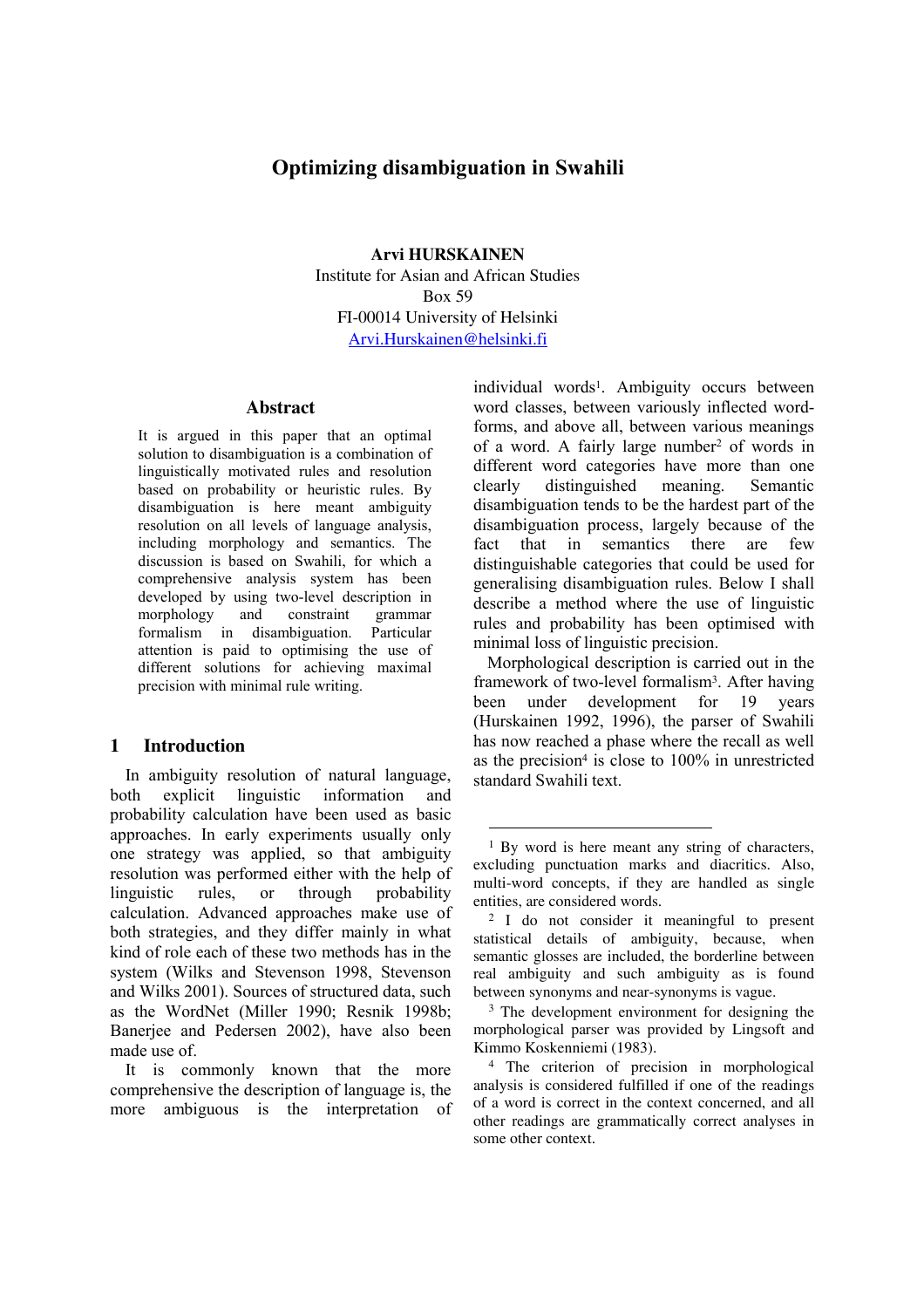Disambiguation rules, as well as the rules for syntactic mapping (not discussed here) and for identifying idioms, were written within the framework of constraint grammar by using the CG-2 parser<sup>5</sup>. In other words, morphological disambiguation and semantic disambiguation were implemented within a single rule system. This was possible because the CG-2 parser treats all strings in the analysis result, including glosses in English, as tags that can be made use of in rule writing (Tapanainen 1996: 6).6

The properties of the CG-2 parser include the following:

(a) With a rule one may either select or remove a reading from a cohort<sup>7</sup>.

(b) The application of a rule can be constrained in several ways by making use of the occurrence or absence of features. Reference to the position of the constraining feature can be precisely made forwards and backwards within the sentence.

(c) The identification of constraining features can be made relational by more than one phase of scanning, whereby after finding one feature, scanning may be continued again in either direction. By default, scanning terminates at a sentence boundary, but its termination can also be defined elsewhere.

(d) Rule conditions can be expressed either directly with concrete tags or indirectly by using set names. The latter facility simplifies rule writing, especially of general rules.

(e) The possibility of concatenating tag sets as well as concrete tags decreases considerably the need of defining tag sets.

(f) The application of rule order can be defined by placing the rules into sections, so that the more general and reliable rules come first and other rules later in the order of decreasing reliability. This also makes it possible to write heuristic rules within the same rule system.

l

(g) Mapping rules, which are the standard rules for syntactic mapping, also include a possibility of adding a new reading as well as of replacing the reading of a line. The latter facility is demonstrated below when discussing idioms.

### **2 Maximal morphological and semantic description as precondition**

The basic strategy in processing is that the morphological description is as full and detailed as possible. Each string in text is interpreted and all possible interpretations of each string are made explicit. The maximal recall and precision are achieved by updating the dictionary from time to time with the help of the changing target language8. As a result of analysis there is a text where every string has at least one interpretation and no legitimate interpretation is excluded. Example (1) illustrates the point.

(1)

 $\overline{a}$ 

```
Kiboko 
  "kiboko" N 7/8-SG { fat person } HUM 
  "kiboko" N 7/8-SG { whip, strip of hippo hide }
   "kiboko" N 7/8-SG { hippo , hippopotamus } AN 
   "kiboko" N 7/8-SG 
    { beautiful/attractive/outstanding thing } 
  "kiboko" N 7/8-SG { ornamental stitch } 
   "boko" ADV ADV:ki 9/10-SG { gourd for 
      drinking water or local brew } 
   "boko" ADV ADV:ki 9/10-PL { gourd for 
     drinking water or local brew } 
aishiye 
  "ishi" V 1/2-SG3-SP VFIN { live, reside, stay }
     SV AR GEN-REL 1/2-SG 
kwenye 
   "kwenye" PREP { in , at } 
   "enye" PRON 15-SG { which has } 
   "enye" PRON 17-SG { place which has } 
maziwa
```
<sup>&</sup>lt;sup>5</sup> The environment for writing and testing disambiguation rules was provided by Connexor and Pasi Tapanainen (1996).

<sup>6</sup> In disambiguation, the precision criterion is considered fulfilled if the reading chosen in that context is correct. In two independent tests with recent news texts of 5,000 words each, the precision was 99.8% and 99.9%.

<sup>7</sup> A cohort is a word-form plus all its morphological interpretations.

<sup>8</sup> By target language I mean the kind of text, for which the application is intended. It is hardly possible to maintain a dictionary that is optimal for handling all types of domain-specific texts. Although the large size of the dictionary would not be a problem, it would be difficult to handle e.g. such words that in one type of text are individual lexemes but in another domain are part of multi-word concepts that should be treated as one unit. In addition to new words, misspellings also cause problems. Some commonly occurring misspellings and non-standard spellings can be encoded into the dictionary and thus give the word a precise interpretation.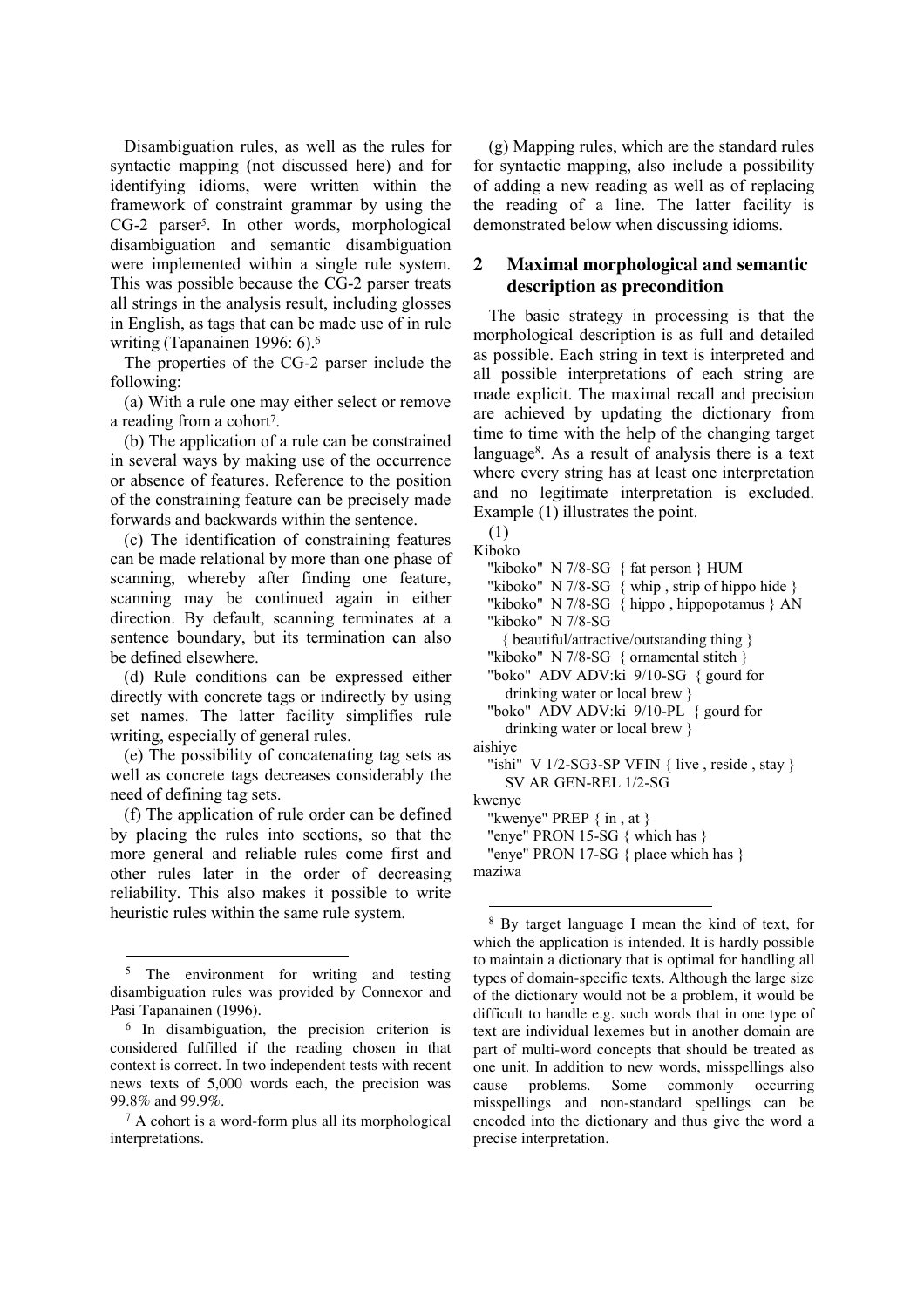```
 "ziwa" N 5a/6-PL { lake } 
  "ziwa" N 5a/6-PL { breast }
  "maziwa" N 6-PL { milk }
amekula 
   "la" V 1/2-SG3-SP VFIN PERF:me 1/2-SG2-OBJ 
     OBJ { eat } SV SVO MONOSLB 
   "la" V 1/2-SG3-SP VFIN PERF:me 15-SG-OBJ 
     OBJ { eat } SV SVO MONOSLB 
   "la" V 1/2-SG3-SP VFIN PERF:me 17-SG-OBJ 
     OBJ { eat } SV SVO MONOSLB 
   "la" V 1/2-SG3-SP VFIN PERF:me INFMARK 
    { eat } SV SVO MONOSLB 
nyanya 
   "nyanya" N 5a/6-SG { tomato } 
   "nyanya" N 9/10-SG { tomato } 
   "nyanya" N 9/10-SG { grandmother } HUM 
  "nyanya" N 9/10-PL \{ tomato \} "nyanya" N 9/10-PL { grandmother } HUM 
   "nyanya" N 9/6-SG { grandmother } HUM 
.$
```
Without disambiguation, the following interpretations are possible:

(a) A fat person, who lives in lakes, has eaten tomatoes. (b) A fat person, who lives in lakes, has eaten grandmothers. (c) A fat person, who lives in breasts, has eaten tomatoes. (d) A fat person, who lives in breasts, has eaten grandmothers. (e) A fat person, who lives in milk, has eaten tomatoes. (f) A fat person, who lives in milk, has eaten grandmothers. (g) A hippo, which lives in lakes, has eaten tomatoes. (h) A hippo, which lives in lakes, has eaten grandmothers. (i) A hippo, which lives in breasts, has eaten tomatoes. (j) A hippo, which lives in breasts, has eaten grandmothers. (k) A hippo, which lives in milk, has eaten tomatoes. (l) A hippo, which lives in milk, has eaten grandmothers.

The situation would be even worse if "aishiye" with relative marker (GEN-REL 1/2-SG) were missing. It requires that the preceding referent be animate and thus excludes inanimate alternatives. The subject prefix in the main verb "amekula" also refers to an animate subject. But because it can also stand without an overt subject, this clue is not reliable.

When we look for the possible subject in the sentence, we seem to have three candidates. "Kiboko" certainly is one of them, because it is a noun and some of its readings agree<sup>9</sup> with the

 $\overline{a}$ 

subject prefix of the main verb. In regard to its position, "ziwani" would also suit, but it is ruled out because it has a locative suffix. Finally, no overt subject would be necessary, whereby the phrase preceding the main verb would be an object dislocated to the left and the sentence would mean, "The grandmother has eaten the hippo/fat person who lives in the lakes/breasts/milk".

### **3 Disambiguation with linguistic rules**

From the analysed sentence we can see that part of the ambiguity is easy to resolve with rules. For example, "kiboko" cannot be an adverbial form  $(ADV:ki)$  of "boko"  $(=$  in the manner of a gourd), because it is the referent of the following relative verb "aishiye", which for its part requires that the referent has to be animate. Therefore, the interpretation "whip" and more rare meanings, "beautiful thing" and "ornamental stitch", are also ruled out. So we are left with two animate meanings, "fat person" and "hippo", for which there are no reliable tags available for writing disambiguation rules.

One of the three interpretations of "kwenye" can be removed (15-SG), because no infinitive precedes it. The word "maziwa" with three interpretations has no grammatical criteria for disambiguation.

The interpretations with object marker (OBJ) of "amekula" (has eaten you) can be removed on the basis of the following noun (without locative), which is reliably the real object.

For "nyanya" there are no reliable criteria for disambiguation. Because it is in object position and without qualifications, no clues for disambiguation can be found among agreement markers.

After applying linguistic disambiguation rules<sup>10</sup>, we have an analysis as in  $(2)$ .

#### (2)

Kiboko

 $\overline{a}$ 

 "kiboko" N 7/8-SG { fat person } HUM "kiboko" N 7/8-SG { hippo , hippopotamus }

Class 7 (7/8-SG) and the subject prefix of the verb to Class 1 (1/2-SG3-SP), but the semantic principle, i.e. animacy, overrides the formal criterion.

10 Because of space restrictions, those rules are not reproduced here.

<sup>&</sup>lt;sup>9</sup> In this case agreement means something other than morphological agreement. The noun belongs to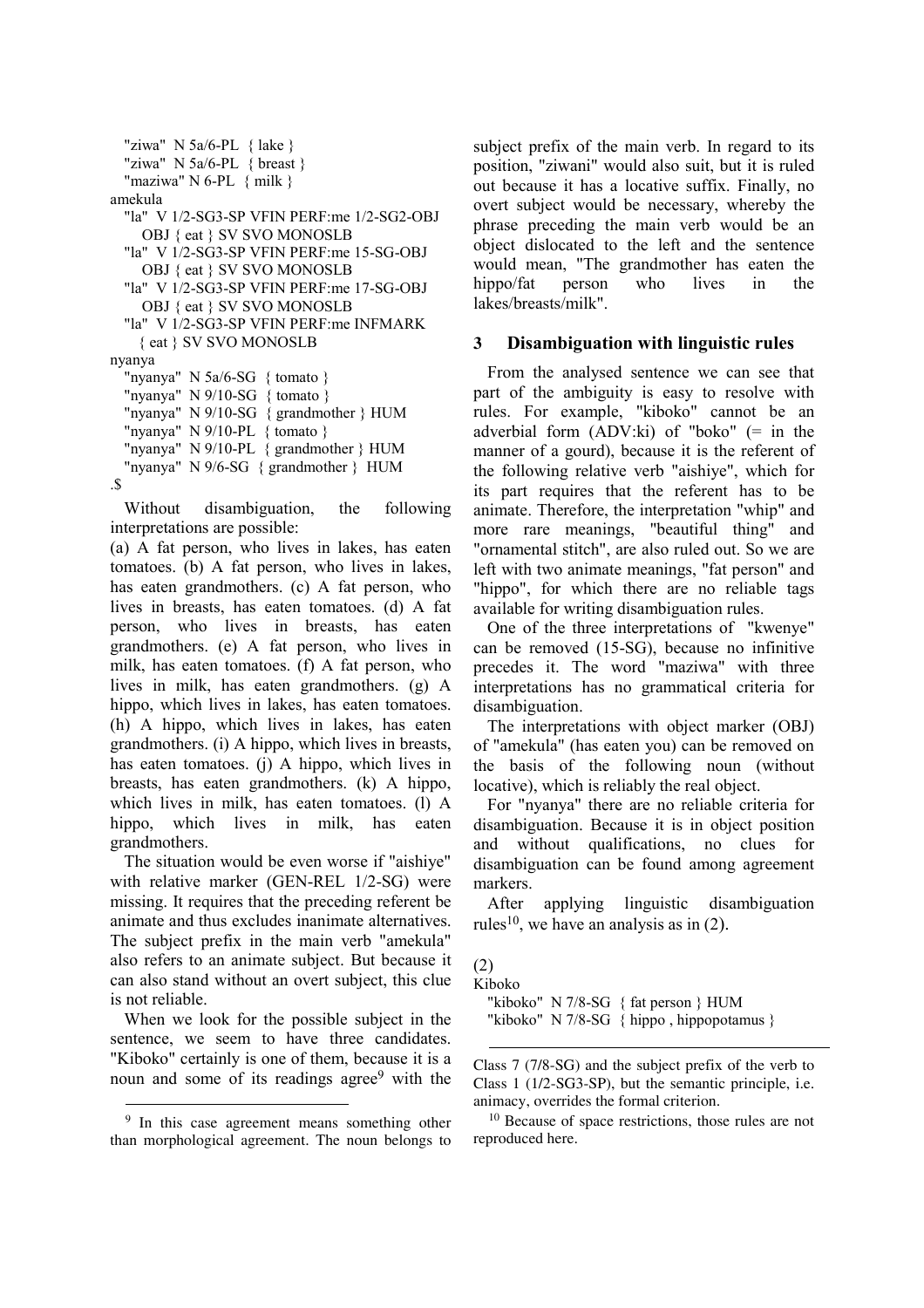```
AN AR 
aishiye 
  "ishi" V 1/2-SG3-SP VFIN \{ live, reside, stay \} SV GEN-REL 1/2-SG 
kwenye 
   "kwenye" PREP { in , at } 
   "enye" PRON 17-SG { place which has } 
maziwa 
   "ziwa" N 5a/6-PL { lake } 
  "ziwa" N 5a/6-PL { breast }
  "maziwa" N 6-PL { milk }
amekula 
   "la" V 1/2-SG3-SP VFIN PERF:me INFMARK 
    { eat } SV SVO MONOSLB 
nyanya 
   "nyanya" N 5a/6-SG { tomato } 
  "nyanya" N 9/10-SG { tomato }
   "nyanya" N 9/10-SG { grandmother } HUM 
   "nyanya" N 9/10-PL { tomato } 
   "nyanya" N 9/10-PL { grandmother } HUM 
   "nyanya" N 9/6-SG { grandmother } HUM
```

```
.$
```
l

### **4 Disambiguation with context-sensitive semantic rules**

Now follows the hard part of disambiguation, because no reliable linguistic rules can be written. The easiest case is "kwenye", because the two interpretations represent different phases of the grammaticalization process, and the semantic difference between them is marginal. The preposition "kwenye" is in fact formally a locative (17-SG) form of the relative word "enye" (which has).

For "Kiboko" we can make use of the common knowledge that fat persons do not normally live in lakes, or in breasts, or in milk. Therefore, a rule based on the co-occurrence of "kiboko" and "maziwa"<sup>11</sup> with appropriate meanings can be written.

The word "maziwa" is even more difficult to disambiguate. The word "kiboko" in the sense of hippo can easily co-occur with all three meanings of "maziwa". Here we have to rely on probability12.

The word "nyanya" in object position is almost impossible to disambiguate elegantly. The subject of eating can be one or more tomatoes, as well as one or more grandmothers. It is not rare at all that hippos devour people, although there is no proof that they would be particularly fond of grandmothers. Nobody has heard fat men eating grandmothers, but those do not come into question in any case, because they do not live in lakes.

If we assume that hippos hardly eat grandmothers we can remove the reading, which has the tag "grandmother". We are still left with singular and plural alternatives of tomato. Here plural would be more natural, because tomatoes are here treated as a mass rather than as individual fruits.

 When context-sensitive semantic rules and heuristic rules are applied, the reading is as shown in  $(3)$ .

(3)

Kiboko "kiboko" N 7/8-SG { hippo , hippopotamus } AN aishiye

```
"ishi" V 1/2-SG3-SP VFIN { live, reside, stay }
```
 SV GEN-REL 1/2-SG kwenye

"kwenye" PREP { in , at }

maziwa

"ziwa" N 5a/6-PL { lake }

```
amekula 
  "la" V 1/2-SG3-SP VFIN PERF:me INFMARK 
   { eat } SV SVO MONOSLB
```
nyanya

"nyanya" N  $9/10$ -PL { tomato }

.\$

# **5 Problem of semantic generalisation**

Although the possibilities for generalisation in semantics are limited, in noun class languages relevant semantic clusters can be found. Even though classes in Swahili are only in exceptional cases semantically 'pure', the class membership often provides sufficient information for disambiguation, either by direct selection or, more often, by exclusion of a reading.

The grades of animacy (e.g. human, animal, vegetation) are an example of useful semantic groupings, which can be used in generalising disambiguation. Another useful feature, actually belonging to syntax, is the division of verbs into

 $11$  A set of words referring to places where a hippo resides can be defined and used in the rule.

 $12$  It is possible to write also a context-sensitive rule, where use is made of the fact that rhinos can live in lakes but not in breasts or milk, but such a rule easily becomes too specific.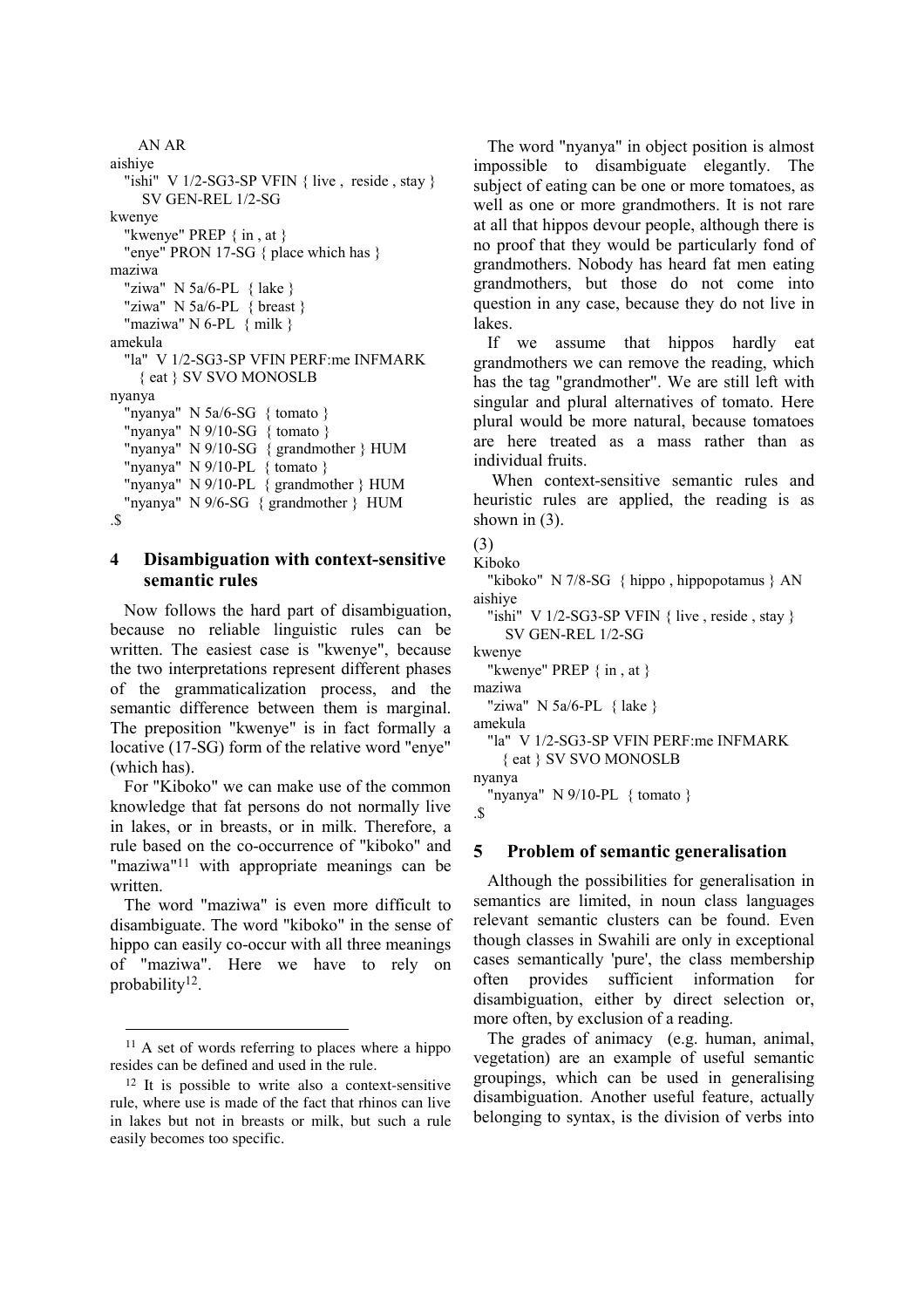categories according to their argument structure (e.g. SV, SVO, SVOO)

Neural networks have been used successfully for identifying clusters of co-occurrence of words and their accompanying tags (Veronis and Ide 1990; Sussna 1993; Resnik 1998a). Research results, carried out with the Self-Organizing Map (Kohonen 1995) on semantic clustering of verbs and their arguments in Swahili, are very promising, and useful generalizations have been found (Ng'ang'a 2003).<sup>13</sup> These findings can be encoded into the morphological parser and used in writing semantic disambiguation rules.

#### **6 When means for rule writing fail**

It sometimes happens that linguistic disambiguation rules cannot be written. Particularly problematic is the noun of the Class 9/10 in object position without qualifiers, many of which would help in disambiguation. In this noun class there are no features in nouns for determining whether the word is in singular or plural14. The detailed survey of about 11,000 occurrences of class 9/10 nouns in object position shows, however, that 97% of them are unambiguously in singular. Among the remaining 3%, 2% can be either in singular or plural, and only one percent are such cases where the noun is clearly in plural. These 2% are typically count nouns, which sometimes can be disambiguated, if, for example, they are members in a list of nouns. Nouns in such lists tend to be either in singular or in plural, and often at least one list member belongs to one of the other noun classes, where singular and plural are distinguished.

The solution for the nouns of the class 9/10 in object position is, therefore, that for the rare plural cases, disambiguation rules are written, while singular is the default interpretation.

l

### **7 Treatment of multi-word concepts and idioms**

In computational description of a language, multi-word concepts and idioms can be treated as one unit, because in both cases the meaning is based on more than one string in text. If a multiword concept consists of a collocation or noun phrase, it can be encoded in the tokenizer (4) and the morphological lexicon (5). Such constructions have two forms (SG and PL) at the most.

(4) bwana shamba > bwana\_shamba

jumba la makumbusho > jumba\_la\_makumbusho majumba ya makumbusho >

majumba\_ya\_makumbusho

- (5) bwana\_shamba
- "bwana\_shamba" N 9/6-SG { agricultural adviser} HUM

jumba\_la\_makumbusho

"jumba la makumbusho" N 5/6-SG { museum } majumba\_ya\_makumbusho

 "majumba\_ya\_makumbusho" N 5/6-PL { museums}

If the concept has a non-finite verb as part of the construction, as is often the case in idioms, the constructions cannot be handled on the surface level. It is possible to handle them with disambiguation rules. Example (6), which is an idiom, shows how each of its constituent parts is interpreted in isolation.

(6) alipiga

"piga" V 1/2-SG3-SP VFIN PAST { hit, beat } SVO

konde

"konde" N 5/6-SG { cultivated land, fist}

"la" GEN-CON 5/6-SG { of }

nyuma

la

"nyuma" ADV { behind }

With the help of disambiguation rules, the idiom can be identified, although the verb "piga" may have several surface forms, including extended forms. The solution adopted here is the following:

As a first step we identify the constituent parts of the idiom and describe its structure by a tag, as is shown in (7). The angle brackets  $(\ll\gg)$  show that the idiom contains the current word as well as the preceding word and two following words.

<sup>&</sup>lt;sup>13</sup> The likelihood of co-occurrence can be established between word pairs, or clusters, and also between words and tags attached to them. Therefore, the full range of information in an analysed corpus can be utilized in establishing relationships.

<sup>14</sup> Singular and plural are identical in this class, and it is the biggest class of the language, consisting of about 39% of all nouns.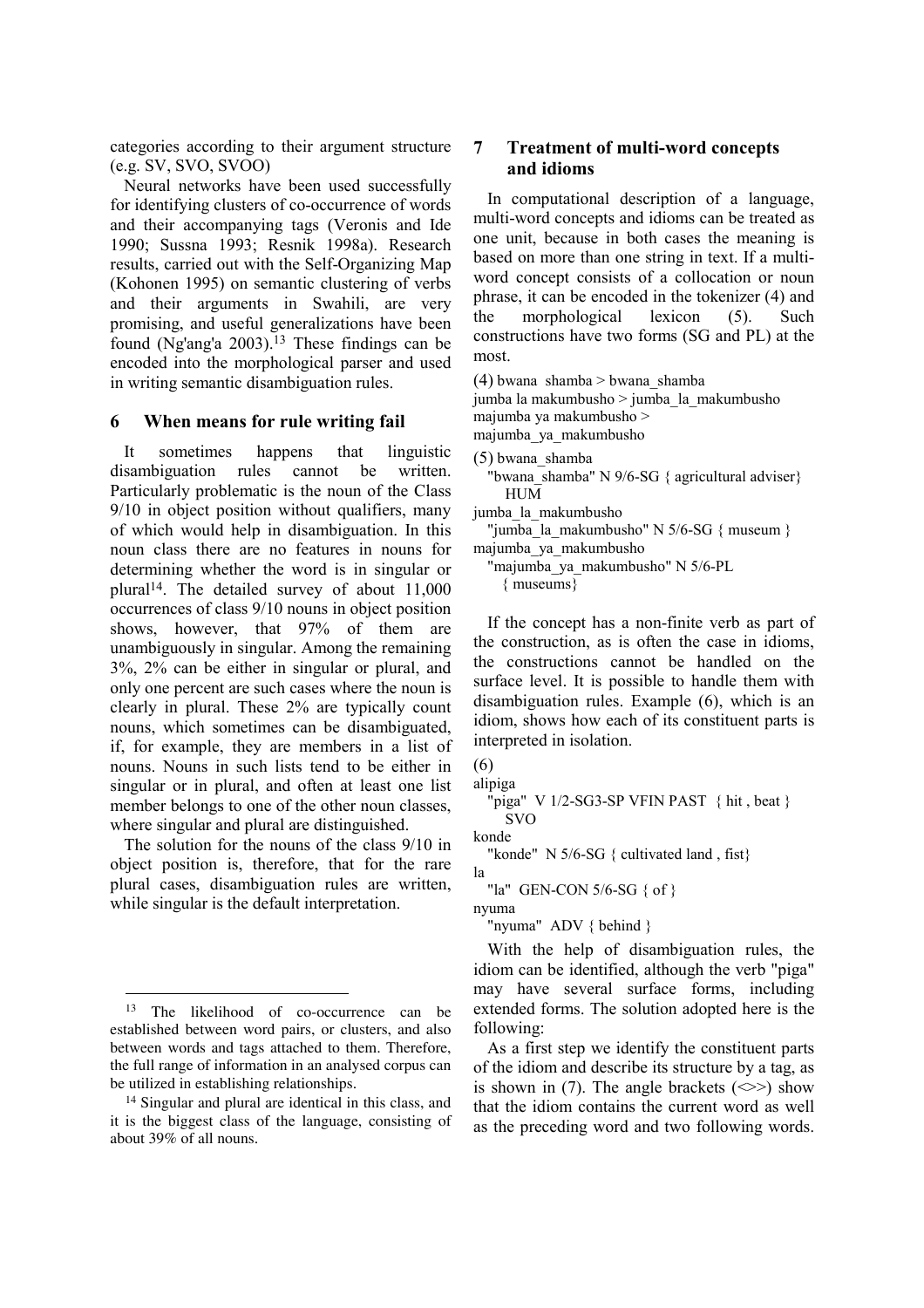Also the meaning of the idiom ("to bribe") is attached to this word.

(7) alipiga "piga" V 1/2-SG3-SP VFIN PAST { hit, beat } SVO konde "konde"  $\lll$  **>IDIOM** { to bribe } la "la" GEN-CON 5/6-SG { of } nyuma

"nyuma" ADV { behind }

Then we mark each of the other constituent parts of the idiom and show their relative location in the structure by using angle brackets, as shown in (8). For example, "nyuma" is the last constituent and all three words before it are part of the idiom. Original glosses of other constituent parts are removed. The verb retains its morphological tags, and a special tag (IDIOM-V) is added to show that it is part of the idiom.

```
(8) 
alipiga 
   "piga" V 1/2-SG3-SP VFIN PAST SVO IDIOM-V 
konde 
  "konde" \ll IDIOM { to bribe }
la 
  "la" IDIOM<<>
nyuma 
   "nyuma" IDIOM<<<
```
#### **8 Making use of default interpretation**

Although it would be possible to write disambiguation rules for practically all such cases where sufficient features for rule writing are available, it is sometimes impractical, especially in selecting the right semantic interpretation. This can be implemented in more than one way, for example by constructing the morphological analyser so that the alternative semantic analyses are in frequency order (9).

```
(9) 
taa
```
 "taa" N 9/10-SG { lamp , lantern } AR "taa" N 9/10-SG { discipline, obedience } "taa" N 9/10-SG { large flat fish , skate } AN "taa" N 9/10-PL { lamp , lantern } AR "taa" N 9/10-PL { discipline, obedience } "taa" N 9/10-PL { large flat fish , skate } AN

The word "taa" gets three semantic interpretations, each in singular and plural. The most obvious gloss (lamp, lantern) is the first in

order, and if no rule has chosen any of the other alternatives, this one is chosen as the default case. The choice of other alternatives is controlled by rules as far as possible. For example, the animate reading can often be chosen with congruence rules.

### **9 Discussion**

The disambiguation of a language is a process where the cooperation of linguistic rules and probability should be optimised. It was shown above briefly that different disambiguation operations should be cascaded so that the most reliable disambiguation is carried out first and the least reliable cases last. Multi-word concepts can be handled so that such constructions that do not have inflecting constituent parts are treated as part of morphology, and those with inflecting parts, especially idioms, are handled with disambiguation rules. We have also seen that linguistic rules should precede rules based on probability. It is also possible to simplify the writing of semantic rules by constructing the morphological parser so that semantic readings come in order of frequency, whereby the most frequent interpretation is considered a default case, and only other interpretations need rules. The experiments with the SOM algorithm indicate that it is possible to find significant relationships between adjacent words on the one hand and between words and tags on the other. Such information can then be encoded in the morphological dictionary and used in generalising disambiguation rules. Ambiguity resolution can be enhanced further by constructing explicit dependencies between constituent parts of a sentence (Järvinen and Tapanainen 1997; Tapanainen and Järvinen 1997; Tapanainen 1999) or by making use of a parse tree bank of the type of WordNet (Hirst and Onge 1998).

# **10 Acknowledgements**

Thanks go to Lingsoft and Kimmo Koskenniemi for allowing me to use the Two-Level Compiler for handling morphological analysis and to Connexor and Pasi Tapanainen for prividing access to CG-2 for writing disambiguation rules.